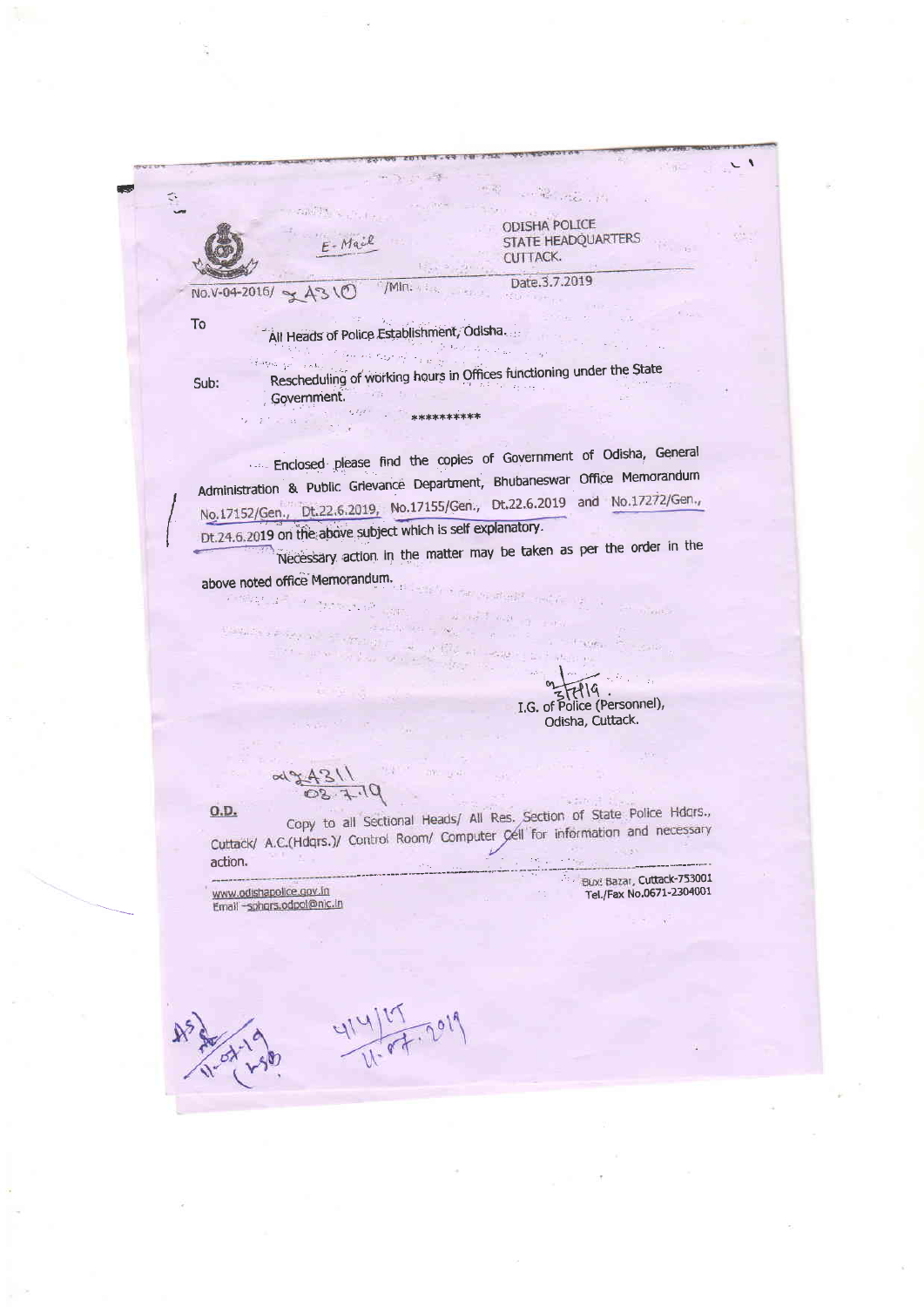25/06 2019 7:44 PM FAX 06742393754

#### SPECIAL CELL VIG



## PT1-GAD-SC-GCS-0090-2016-17152/Gen.



**GOVERNMENT OF ODISHA** GENERAL ADMINISTRATION & PUBLIC GRIEVANCE DEPARTMENT

Bhubaneswar, Dated, the 22<sup>nd</sup> June, 2019.

#### OFFICE MEMORANDUM

Subject Rescheduling of working hours in Offices functioning under the State Government.

In order to improve the efficiency in administration and to make it more citizen centric, the Government has been taking various innovative steps. Taking into consideration all related issues and in supersession of all previous orders issued in this behalf, Government hereby declares fourth Saturday of every month as a general holiday for all State Government employees.

The day-to-day working hours in the State Government Offices shall be from 10.00 A.M. to 5.30 P.M. with half an hour lunch break from 1.30 P.M. to 2.00 P.M.

The above revised timings are not applicable to Vacation Departments. This will be given immediate effect.

> By Order of Governor  $\frac{N}{(Girish S. N)}$   $(6.19)$

# Special Secretary to Government

Memo No. 17153 / Gen., Bhubaneswar, dated the 22<sup>nd</sup> June, 2019

Copy forwarded to the Director, Printing, Stationary & Publication, Odisha, Cuttack for information and necessary action.

He is requested to publish the office memorandum in the extra ordinary issue of the Odisha Gazettee and supply 100 copies to this Department.

Special Secretary to Government

Memo No. 17154 / Gen., Bhubaneswar, dated the 22<sup>nd</sup> June, 2019

Copy forwarded to all Departments of Government/ all Heads of Departments/ all RDCs/all Collectors/ Registrar, Odisha Administrative Tribunal, Bhubaneswar/ Special Secretary, Odisha Public Service Commission, Cuttack/ Secretary, Odisha Staff Selection Commission, Bhubaneswar/ Odisha Sub-ordinate Staff Selection Commission, Bhubaneswar for information and necessary action.

They are requested to circulate the Office Memorandum amongst the Subordinate offices functioning under their control as well as the employees working under them.

 $\alpha$ 

Special Secretary to Government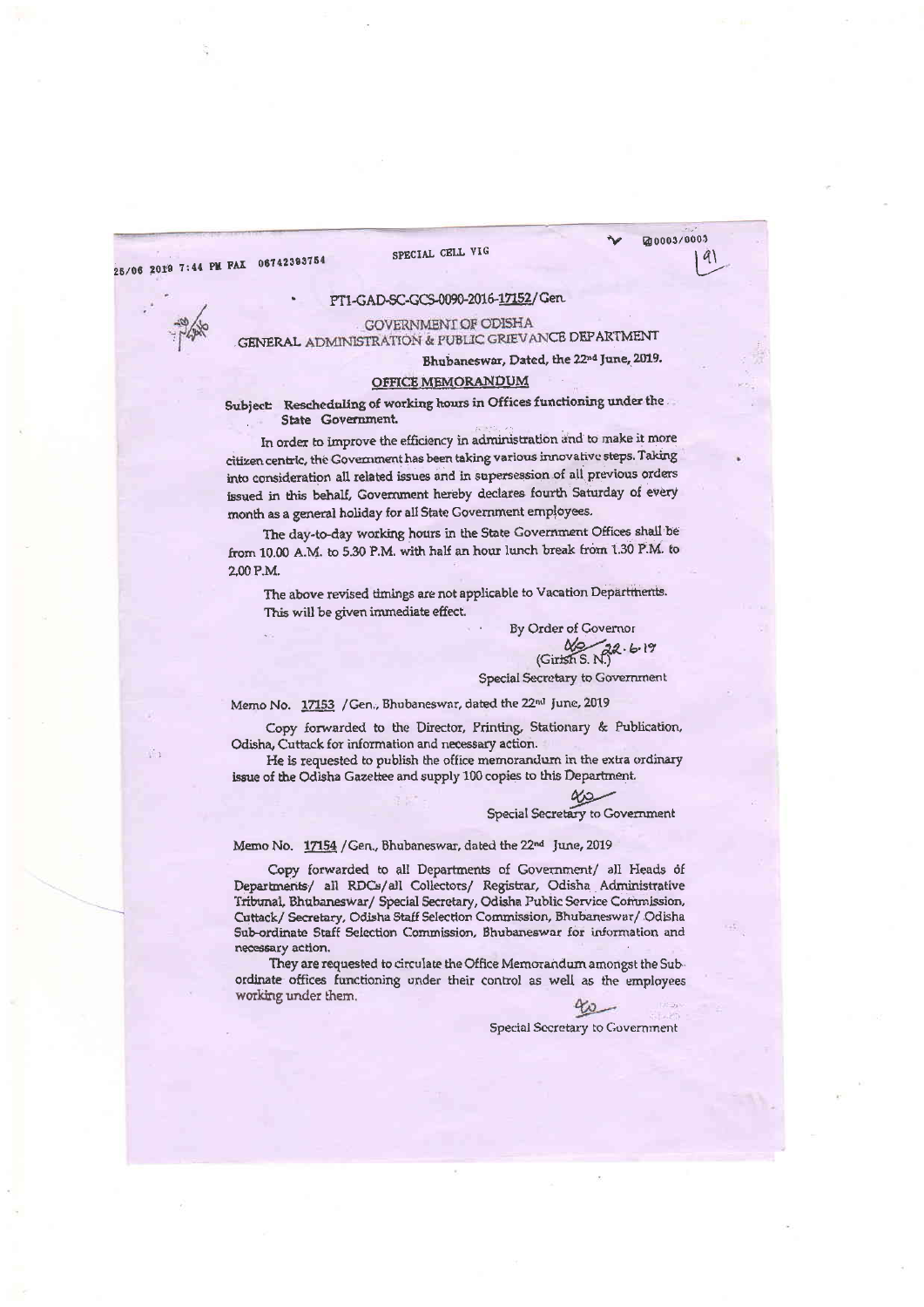$92$ THE R Q 28/6 PT1-GAD-SC-GCS-0090 2016-171 **GOVERNMENT OF ODISH** GENERAL ADMINISTRATION & PUBLIC GRIEV ARTMENT nin. Bhubaneswar, Dated, the

## **OFFICE MEMORANDUM**

Rescheduling of working hours in Offices functioning under Subject the State Government.

In order to improve the efficiency in administration and to make it more citizen centric, the Government has taken various innovative steps. Government has been laying emphasis on 3Ts of governance -Teamwork-Transparency and Technology leading to Transformation. As time is of critical essence, a fifth dimension has been added to this -Time. This constitutes the 5Ts of governance.

The first half of every fourth Saturday, which has otherwise been declared as a general holiday, shall be devoted by the Heads of Office at all levels of the State Government for deliberating on implementation of five Ts, and for training and brainstorming sessions relating to innovative ideas for progress and development of the State.

By Order of Governor

 $\underbrace{06}{\text{Girish S.N}}$   $\overline{a}a.6.19$ 

FIG

Special Secretary to Government

Memo No. 17156/Gen., Bhubaneswar, dated the 22nd June, 2019

Copy forwarded to the Director, Printing, Stationary & Publication, Odisha, Cuttack for information and necessary action.

He is requested to publish the office memorandum in the extra ordinary issue of the Odisha Gazettee and supply 100 copies to this Department.

 $80 -$ Special Secretary to Government

Memo No. 17157/Cen, Blubaneswar, dated the 22nd June, 2019

Copy forwarded to all Departments of Government/ all Heads of Departments/ all RDCs/all Collectors/ Registrar, Odisha Administrative Tribunal, Bhubaneswar/ Special Secretary, Odisha Public Service Commission, Cuttack/ Secretary, Odisha Statt Selection Commission, Bhubaneswar/ Odisha Sub-ordinate Staff Selection Commission, Bhubaneswar for information and necessary action.

They are requested to circulate the Office Memorandum amongst the Sub ordinate others functioning under their control as well as the employees working under them.

Special Secretary to Covernment